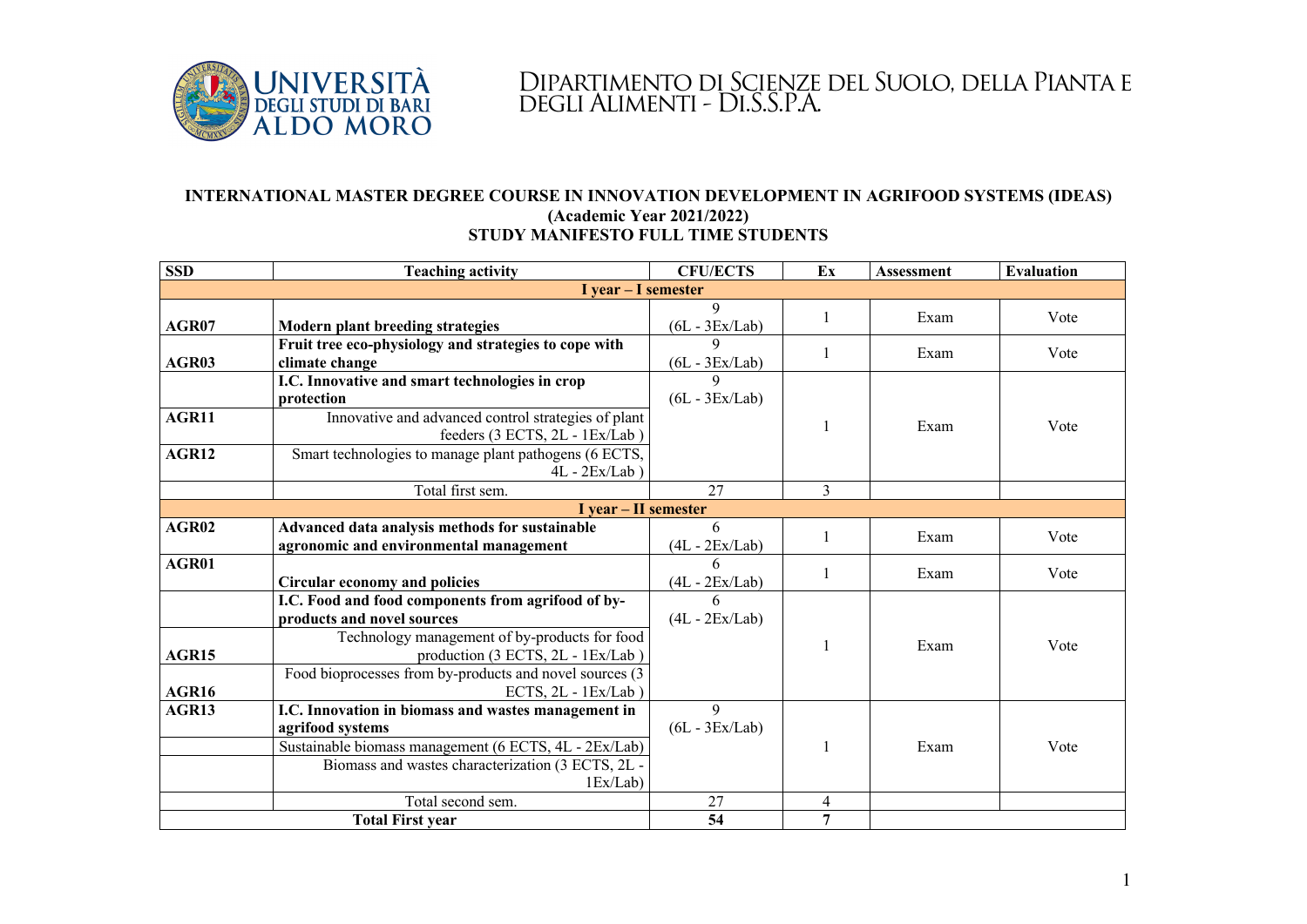

## Dipartimento di Scienze del Suolo, della Pianta e degli Alimenti - Di.S.S.P.A.

| <b>II anno - I semestre</b> |                                                                                                    |                  |      |      |      |  |  |  |  |
|-----------------------------|----------------------------------------------------------------------------------------------------|------------------|------|------|------|--|--|--|--|
|                             | I.C. Sustainable field cropping systems for bio-based                                              | $\mathbf Q$      |      |      |      |  |  |  |  |
|                             | sectors and bio-energy                                                                             | $(6L - 3Ex/Lab)$ |      |      |      |  |  |  |  |
|                             | Non-food and industrial energy cropping systems (3)                                                |                  |      |      |      |  |  |  |  |
| AGR02                       | ECTS, 2L - 1Ex/Lab)                                                                                |                  | $1*$ | Exam | Vote |  |  |  |  |
|                             | Mechanization and monitoring of cropping systems (3)                                               |                  |      |      |      |  |  |  |  |
| AGR09                       | ECTS, 2L - 1Ex/Lab)                                                                                |                  |      |      |      |  |  |  |  |
| AGR10                       | Sustainable non-food and industrial energy supply chains                                           |                  |      |      |      |  |  |  |  |
|                             | and processing systems (3 ECTS, 2L - 1Ex/Lab)                                                      |                  |      |      |      |  |  |  |  |
|                             | The students will choose two learning activities (total 18 ECTS) between the following six options |                  |      |      |      |  |  |  |  |
|                             | I.C. Sustainable innovative technologies improving                                                 | $\mathbf Q$      |      |      |      |  |  |  |  |
|                             | soil, microorganism and plant interactions (Option 1)                                              | $(6L - 3Ex/Lab)$ |      |      |      |  |  |  |  |
|                             | Sustainable innovative approach in managing soil-borne                                             |                  |      |      |      |  |  |  |  |
| AGR12                       | pathogens (3 ECTS, 2L - 1Ex/Lab)                                                                   |                  | $1*$ | Exam | Vote |  |  |  |  |
| AGR13                       | Sustainable clean soil strategies (3 ECTS, 2L - 1Ex/Lab)                                           |                  |      |      |      |  |  |  |  |
| AGR16                       | Soil microbiota management improving agricultural                                                  |                  |      |      |      |  |  |  |  |
|                             | systems (3 ECTS, 2L - 1Ex/Lab)                                                                     |                  |      |      |      |  |  |  |  |
|                             | I.C. Innovation in managing fresh commodities losses                                               | 9                |      |      |      |  |  |  |  |
|                             | (Option 2)                                                                                         | $(6L - 3Ex/Lab)$ |      |      |      |  |  |  |  |
|                             | Innovative technologies in managing postharvest diseases                                           |                  |      |      |      |  |  |  |  |
| AGR12                       | (3 ECTS, 2L - 1Ex/Lab)                                                                             |                  | $1*$ | Exam | Vote |  |  |  |  |
|                             | Biotechnologies for shelf life improvement                                                         |                  |      |      |      |  |  |  |  |
| AGR16                       | (3 ECTS, 2L - 1Ex/Lab)                                                                             |                  |      |      |      |  |  |  |  |
| AGR15                       | Innovative active packaging (3 ECTS, 2L - 1Ex/Lab)                                                 |                  |      |      |      |  |  |  |  |
|                             | I.C. Eco-friendly technologies for biomass recycling                                               | 9                |      |      |      |  |  |  |  |
|                             | (Option 3)                                                                                         | $(6L - 3Ex/Lab)$ |      |      |      |  |  |  |  |
|                             | Eco-friendly insect mediated biomass recycling                                                     |                  |      |      |      |  |  |  |  |
| AGR11                       | (3 ECTS, 2L - 1Ex/Lab)                                                                             |                  | $1*$ | Exam | Vote |  |  |  |  |
| AGR13                       | Waste biorefinery (3 ECTS, 2L - 1Ex/Lab)                                                           |                  |      |      |      |  |  |  |  |
| <b>ING IND22</b>            | Biomaterials from agrifood wastes (3 ECTS, 2L -                                                    |                  |      |      |      |  |  |  |  |
|                             | 1Ex/Lab                                                                                            |                  |      |      |      |  |  |  |  |
|                             | I.C. Biodiversity mainstreaming in crop production                                                 | 9                |      |      |      |  |  |  |  |
|                             | (Option 4)                                                                                         | $(6L - 3Ex/Lab)$ |      |      |      |  |  |  |  |
|                             | Genetic approaches for resilience to climate change                                                |                  | $1*$ | Exam | Vote |  |  |  |  |
| AGR07                       | (3 ECTS, 2L - 1Ex/Lab)                                                                             |                  |      |      |      |  |  |  |  |
|                             | Biodiversity and ecosystem services in agriculture                                                 |                  |      |      |      |  |  |  |  |
| AGR11                       | (3 ECTS, 2L - 1Ex/Lab)                                                                             |                  |      |      |      |  |  |  |  |